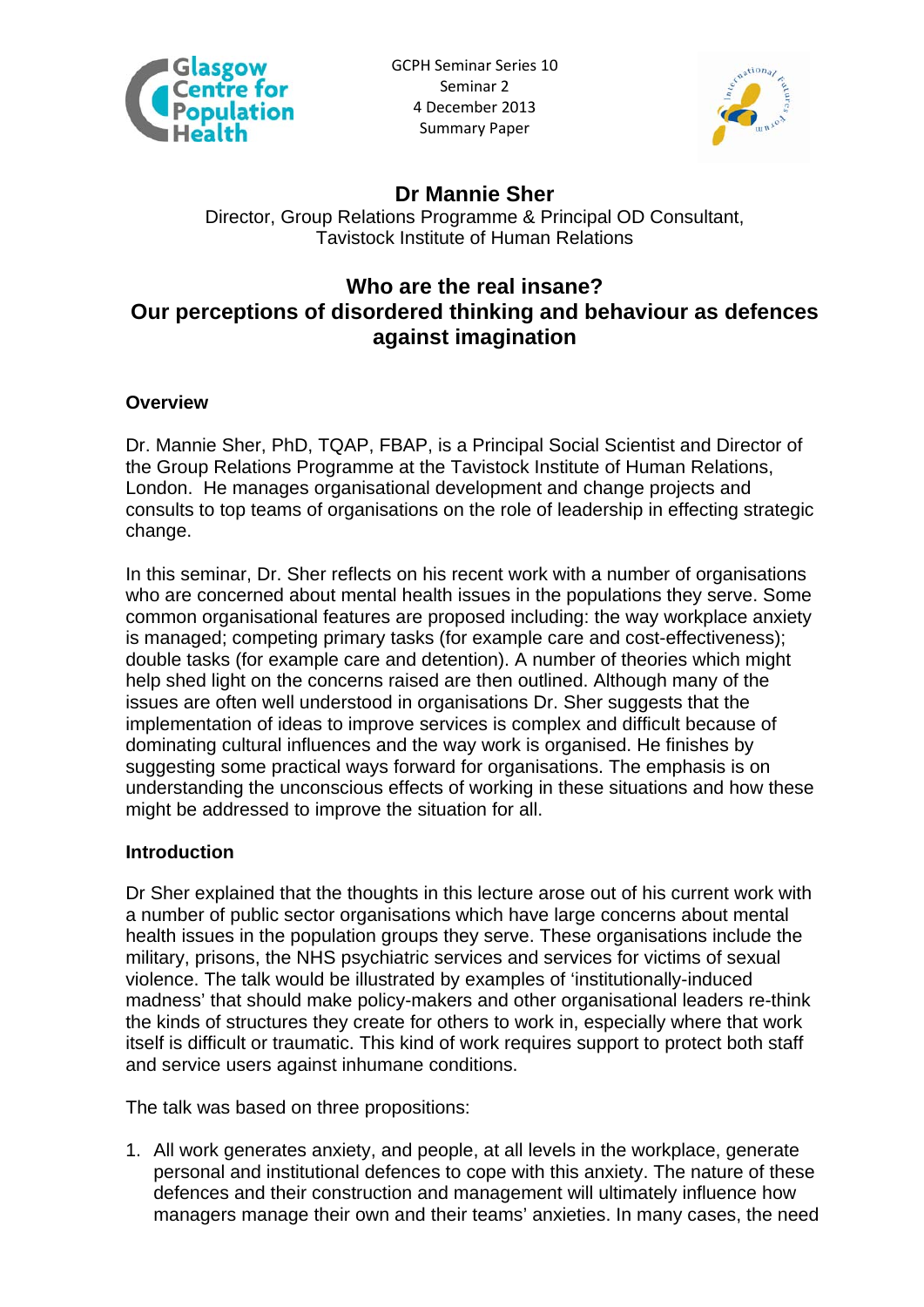



to manage this anxiety is ignored and results in dysfunctional teams and institutions serving neither clients nor the staff who may experience high levels of stress, burnout, illness or leave their jobs.

- 2. In most public services the primary task of the organisation is unclear and may be confounded by a secondary primary task. For example, in the health service the primary task of treatment and cure; of care and compassion, may be overtaken by a cost-effectiveness secondary primary task. This demoralises staff, making them do things that conflict with their professionalism, their values and their desire to serve.
- 3. Mental health problems are usually linked to the complexities in a system whose working task is based on a 'double task'. For example within a prison or other detention institution there is the double task of detention which often conflicts with the second task of duty of care towards the group detained and respecting their dignity and human rights. This tension and contradiction is felt at all levels of the organisation.

The 'double task' is often split with separate groups being responsible for one element. For example, one group responsible for detention and another for healthcare. This split is meant to protect staff from the overwhelming psychological and distressing trauma of their charges. Instead however, to protect themselves from feelings of hopelessness and helplessness, the two groups use each other to 'export' and 'import' wrong-doing and failure to the other. The relationships between different teams or levels in the organisation can be characterised by mutual blame and defensiveness. These processes of blame and recrimination get replicated across the system and can be seen at government level and in the voluntary sector as well. An alternative would be to think imaginatively together in joint meetings on how inter-disciplinary relationships can best be used for the benefit of their charges.

#### **Theories-in-use**

Dr Sher then introduced us to a number of theories which he has found useful in working with these organisations. They were offered to us in the hope that we might find them useful too. These 'theories-in-use' help to shed light on the reasons for the high levels of mental health problems in these services and the difficulties of taking imaginative and effective measures to reduce them. Each theory leads to a number of questions in relation to mental health issues in the statutory provision of services.

1. Organisational theory

Organisational theory describes the specific collection of values and norms that are shared by people in an organisation that control the way they behave and interact with each other and with stakeholders outside the organisation.

In strong cultures, staff are aligned to organisational values. People do things because they believe it is the right thing to do and don't have to be constantly measured. In weak cultures poor alignment with organisational values results in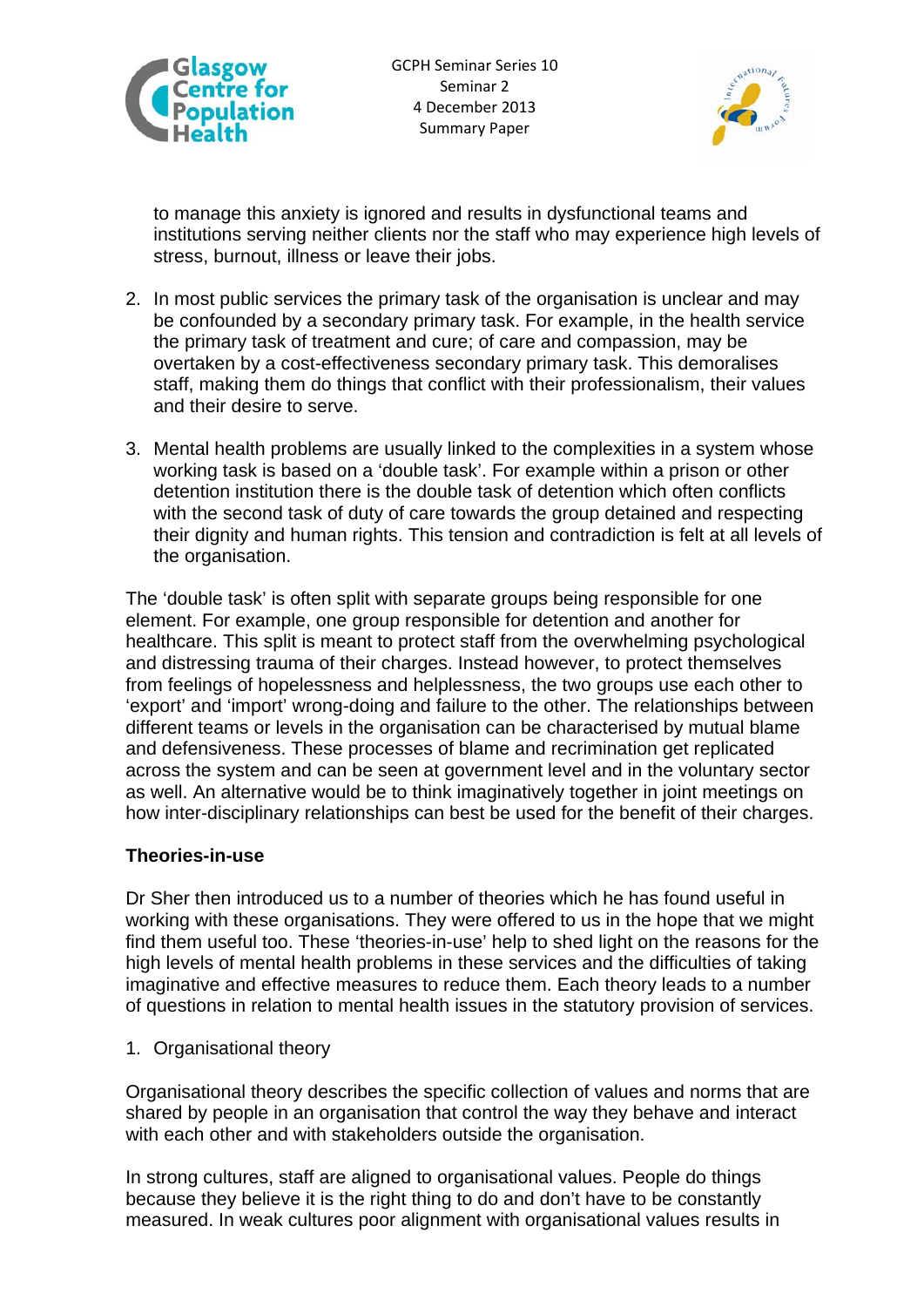



control being exercised through authoritative and bureaucratic processes. In these cultures people who challenge standard practices are seen as a problem. But organisations need people who challenge the status quo otherwise imaginative and creative new ideas are repressed.

Resulting questions might be:

- How well do the values and practices of outsourced companies align with the values of government departments?
- To what extent do prison officers and healthcare staff share similar objectives, attitudes and norms towards the management of prisoners?
- Do the competing cultures in detention centres, prisons, hospitals and the central administration cause detainees to become psychiatrically ill, contribute to existing mental health conditions or make no difference?
- 2. Associated technical theory /Socio-technical systems theory (STS)

Much of contemporary 'scientific management' subordinates the human element to technological imperatives. STS theory emphasises the inter-relatedness of technical and psychological factors in work alongside political and economic factors. It shifts the focus from the individual to work groups and the wider organisation as a whole. STS theory questions technology as the determining factor and as a result increases organisational choice. STS also suggests that every individual is called upon to manage themselves in relation to work tasks and activities and to manage relationships to other role holders.

Questions that arise include:

- Structural: how integrated in practice are the different departments and how co-ordinated are they with partner organisations?
- Professional: how collaborative are the different professions?
- Psychological: how well are the causes and effects of mental ill-health understood and practised by staff? Is mental illness located in individuals only, or can mental health problems be caused and spread by the social situations people are in?
- 3. Social systems as a defence against anxiety

This concept is linked to STS theory. It postulates that in order to avoid the anxieties aroused by the work of the organisation people develop defences to avoid psychological involvement with their patients, prisoners and so on. These defences include:

- The idea that professionals are interchangeable and should all look the same (e.g. nurses in uniform).
- Tasks are broken down so that several professionals will see one person and deal with a different aspect rather than one professional working in-depth with the person.
- Avoiding expression of individual initiative or decision-making by prescribing professional and administrative tasks from above.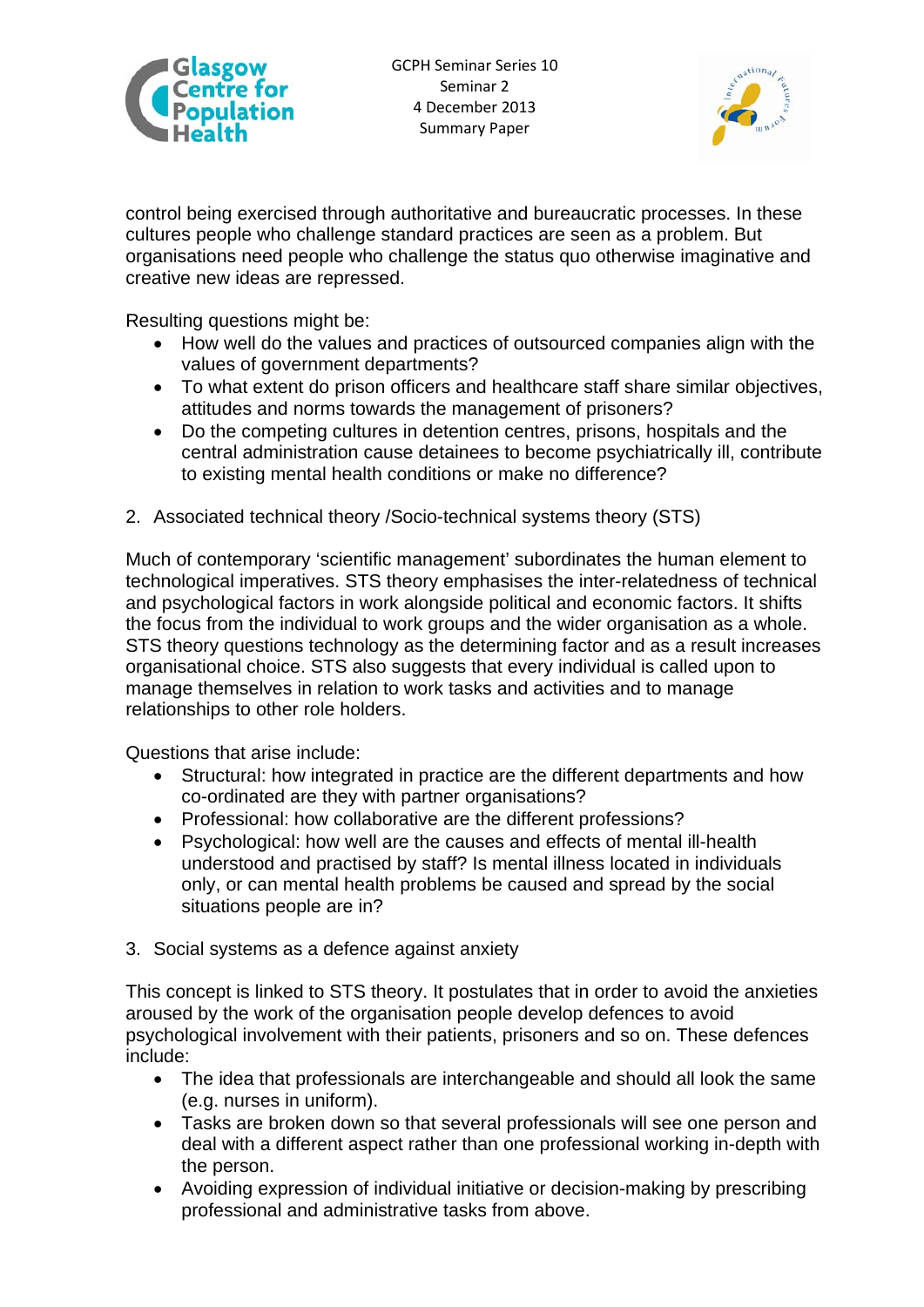



 Discouraging expressions of emotion or interest in individual patients, prisoners and so on.

These defences are embedded in the culture and routines of the organisation and woven into professional identity and practices of staff in their training programmes. Ultimately, these defences are ineffective as staff are still subject to the difficult emotional demands of the work. Being disengaged from their patients, they are not able to effectively engage with the causes of their anxiety and work through their feelings. This results in many talented professionals not engaging emotionally with their charges and thus unconsciously allowing the growing mental health issues to prevail.

Questions leading from this concept are:

- Does professional training encourage initiative or lead them to perform routine tasks and keep relationships at a superficial level?
- What are the unspoken anxieties in organisations and what are the consequences for how people work together?
- What social defences does the higher level have to stop people thinking clearly about the difficult feelings people experience at work?
- Do these defences work?
- 4. Systems psychodynamic theory

Systems psychodynamics describes the collective behaviour within and between groups and organisations. It provides a way of thinking about energising or motivating forces resulting from the interconnections between various groups and subunits of a social system. The theory focuses on the challenge of crossing boundaries and how unconscious factors affect leadership efforts, learning, productivity, communication and social change.

Questions covered include:

- How well do the various groups understand the meaning of mental illness for the people who are designated ill and for the public?
- How well do they integrate their efforts to address problems?
- How well understood is the construct of 'crossing boundaries' in different contexts?
- 5. Boundary theory

An important element in a number of these theories is the idea of the 'boundary' that separates the organisation from its environment, one department from another and people from the roles they play. The boundary involves the roles and activities concerned with mediating relations between the inside and the outside. Leadership is very important here. The health, and ultimately the survival, of the system depend on an appropriate mix of insulation/protection and permeability/adaptability. The boundary separates certainty and uncertainty. Good leadership and management at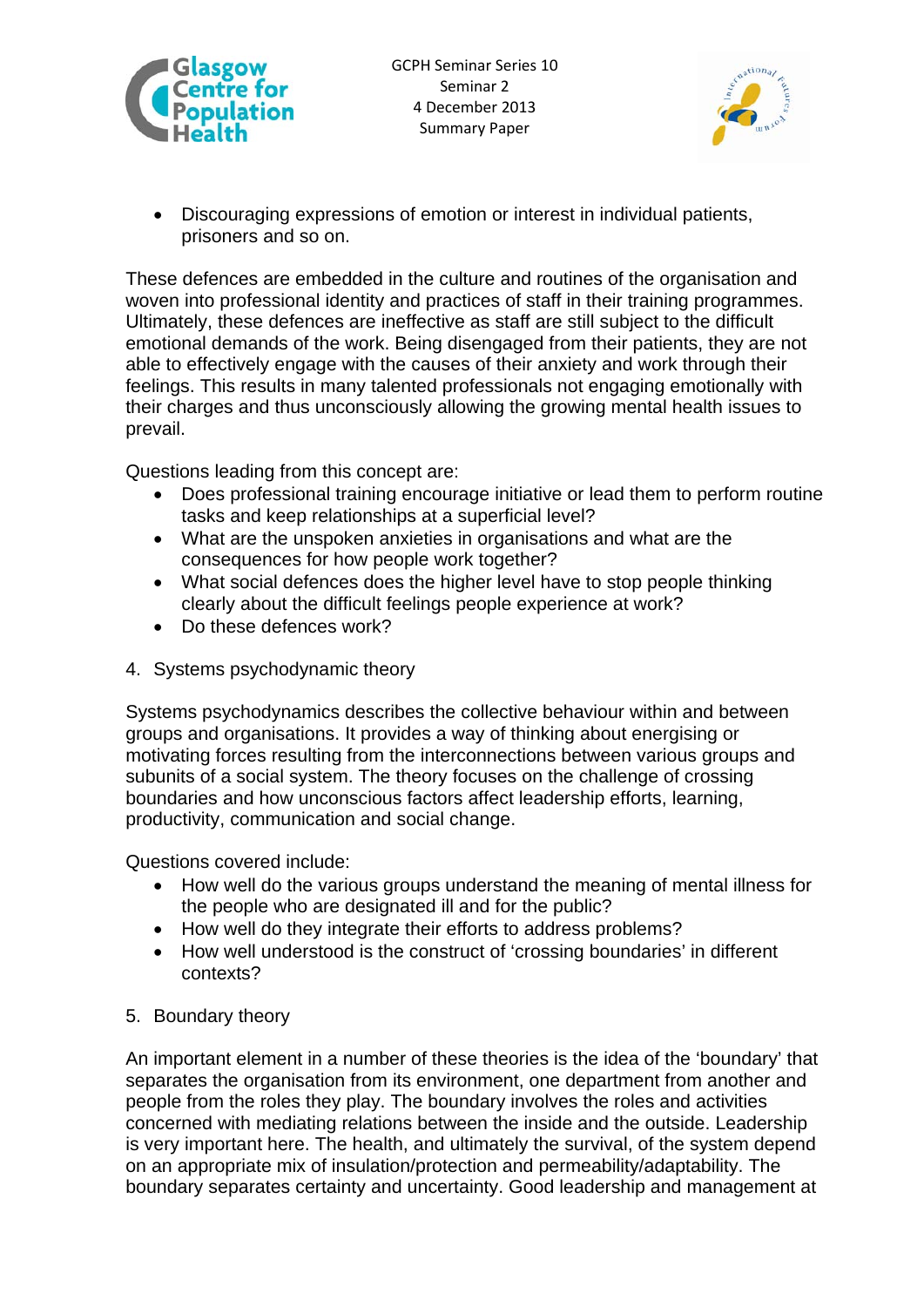



the boundaries help to create a more controllable world. Where boundaries are poorly designed and managed they cause considerable stress and anxiety.

## **The complex problem of implementation**

In their work, Dr Sher and colleagues have noticed that usually people understand the limitations of their organisations and many sensible ideas have been suggested to improve services. However, implementing these ideas is difficult if not impossible because of dominating cultural influences and the way work is organised. Implementing recommendations requires serious internal work within the management system.

There are, however, ways of introducing cultural change which are not as difficult as they sound. The place to start is to state clearly the task of the organisation. This would mean a realignment of the staff culture and the working relationships within the organisation all focused around the agreed primary task for example: 'to prepare people to return to their work, roles and lives they had before detention.' Where there is a 'double task' one should not be privileged over the other. For example, the task of detention and the task of care and welfare need to run in tandem. If they do not, the effect on individuals is to exacerbate their mental health problems.

#### **Understanding the processes of grief**

Not enough recognition is made of the psychological impact of detention. In these situations, people – whether or not they are deemed mentally ill – suffer from feelings of loss experienced as bereavement with ensuing grief. Unresolved grief plays a significant role in the aetiology of mental ill-health. Following detention the four phases of grieving must be worked through and it will take a period of time to do it: shock/denial versus reality; protest versus experience of pain; disorganisation versus adjustment; attachment/letting go versus reorganisation. Managers have to facilitate staff to facilitate their charges to work through these stages.

Everyone seems to agree that detention is harmful to mental health. It would appear that in many detention centres mental healthcare is inadequate from reception onwards and staff seem inadequately trained. Assessment in particular needs to improve. In many instances it has been said that if detainees' histories were known at the time of detention they would not have been detained.

However, this individual approach will not address the institutional cultures where people are detained. Two cultures, the 'detainee culture' (resisting detention) and the 'staff culture' (disbelief and psychological distancing) conflict and create confusion exacerbating mental health problems. Difficulties in integrating the two elements of the task (detention and care) need to be recognised but it is possible with the right sort of leadership to achieve both. 'Futures thinking' and 'whole systems working' are two examples of a range of tools that can productively help to bring different parts of a system together to address the future in useful ways.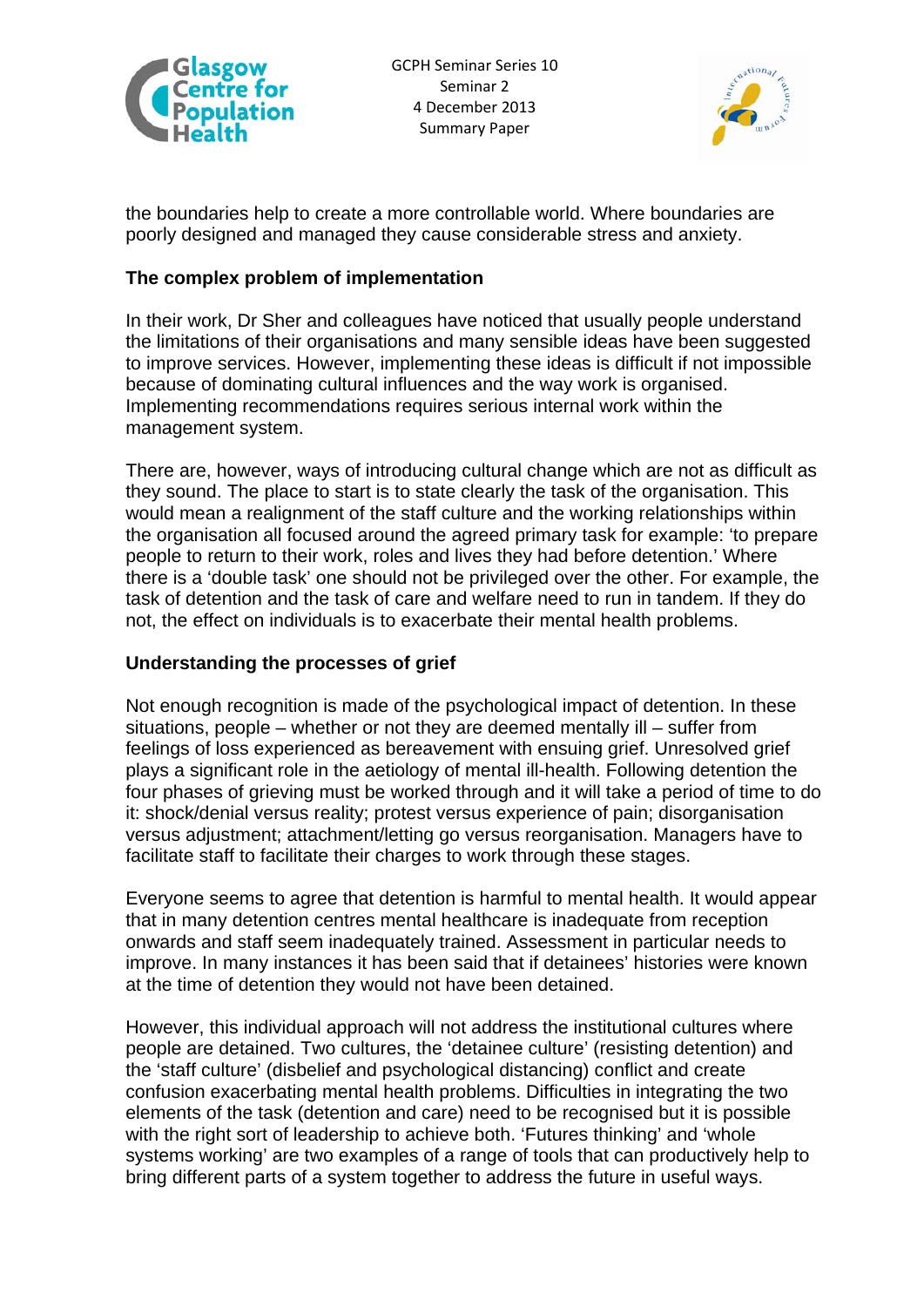



# **What should we be doing?**

From these ideas and examples flows a clear requirement for any organisation to pay attention to the following aspects of their functioning:

- Alongside its business-like image it is important for organisations to also emphasise listening, understanding, nurturing, integrating, sustaining and so on.
- Adopt holistic approaches which consider individuals, groups, change and communication together alongside the links between individual and technology.
- One defence mechanism against integration is that people perceive themselves as isolates. It is easy to 'keep your head down' and pretend the issues do not affect you. There is scope to find ways of fostering integration.
- There is a need for education, training and development. However, in order to work, slow, step-by-step organic approaches are required to change attitudes and behaviours. This is not about a revolution by tomorrow.
- Establish continuing education to enrich work-related communications to shape the nature of communication as a resource which promotes the organisation's general purpose.
- Develop people's knowledge of other parts of their organisations and their roles in relation to these parts in a tangible way. Foster joint learning and development (for example multidisciplinary action learning) but also more social occasions – spontaneous and formal.
- Provide learning and development activities that are integrated with day-to-day work rather than removed from it. People should have a choice and be able to contribute creatively.
- Target-driven services mean that the focus is on the target rather than the person the service is designed to help. Targeting people by their 'deficits' for example as unemployed, as an offender, as a teenage parent is part of the problem.

# **Conclusion**

The main point of theoretical importance in this lecture is to understand that the types of organisations discussed are a projection of the anxieties evoked by the primary task of the organisation. The social system itself fails to deal with these primary issues and anxieties. For example, the processing of the horrors of war is not done internally by the armed forces but is outsourced to others in the voluntary sector. By doing this, the higher level department must be aware of an inherent risk to the organisation of this task and the potential for management failures.

The talk set out to demonstrate the relevance of the 'anxiety' thesis and to show how powerfully it explains evolving catastrophic developments in our institutions. Dr Sher urged a greater focus on the role of unconscious defences such as suppression, denial and projection which people adopt to avoid the anxieties aroused by work. These defences may also be adopted by society against the organisations themselves.